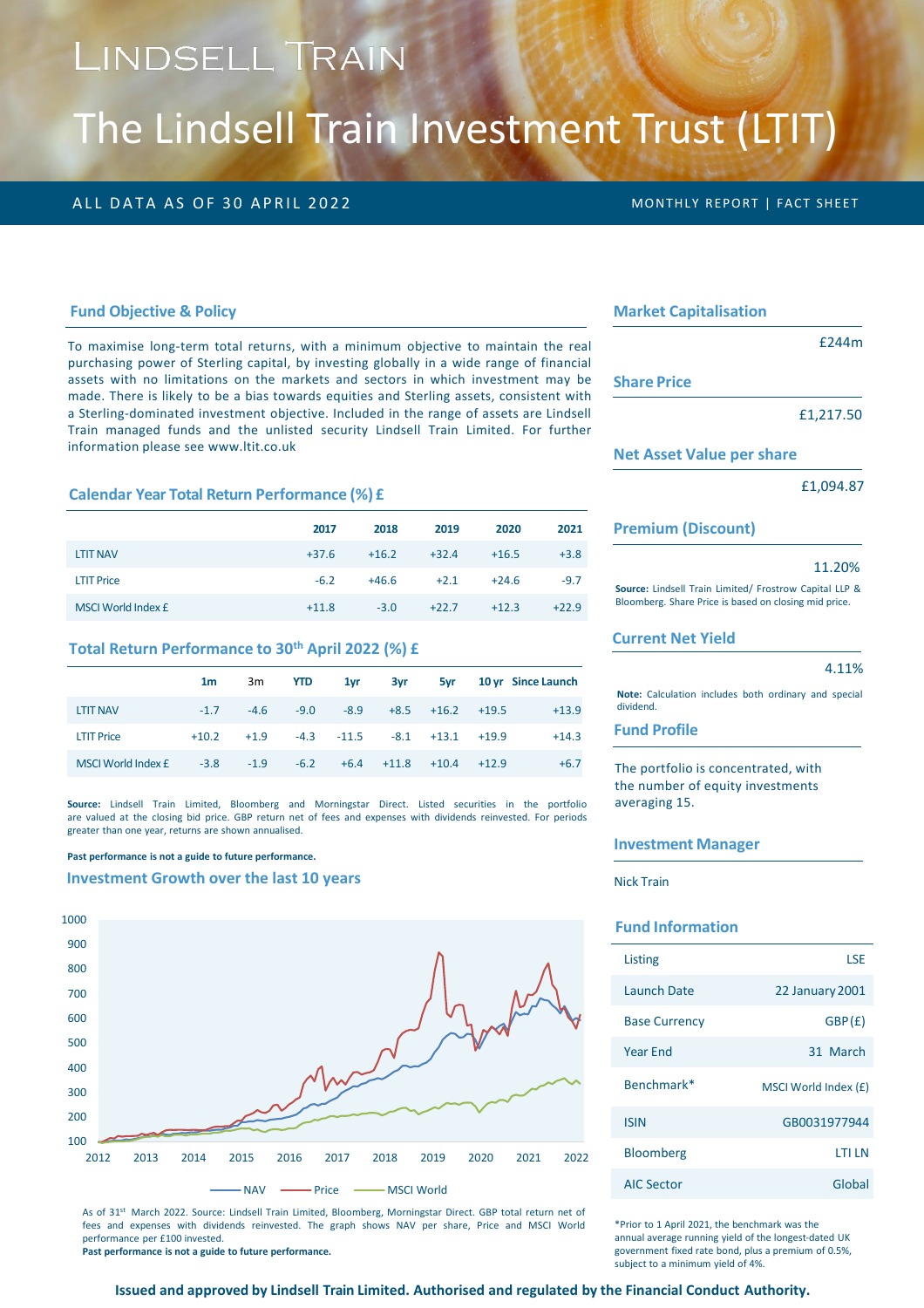# **Top 10 Holdings (%NAV) Allocation (%NAV)**

| <b>Lindsell Train Limited</b>                          | 42.64 |
|--------------------------------------------------------|-------|
| London Stock Exchange Group                            | 8.49  |
| LF Lindsell Train North American<br><b>Equity Fund</b> | 7.90  |
| <b>Diageo</b>                                          | 7.72  |
| Nintendo                                               | 6.88  |
| <b>RELX</b>                                            | 3.97  |
| <b>Unilever</b>                                        | 3.77  |
| Mondelez                                               | 3.51  |
| A.G. Barr                                              | 3.35  |
| PayPal                                                 | 3.11  |

| Equities:                                |       |
|------------------------------------------|-------|
| <b>Consumer Franchises</b>               | 22.2  |
| <b>Financials</b>                        | 8.5   |
| Media                                    | 13.9  |
| <b>Unlisted Securities</b>               | 42.6  |
| <b>Funds</b>                             | 9.5   |
| Cash & Equivalent                        | 3.3   |
| <b>Total</b>                             | 100.0 |
| <b>Lindsell Train sector definitions</b> |       |

**Fund Exposure (% NAV)**

|                | <b>Equity</b> | <b>Funds</b> | Cash | <b>Total</b> |
|----------------|---------------|--------------|------|--------------|
| <b>UK</b>      | 69.9          | 9.5          | 3.2  | 82.6         |
| <b>USA</b>     | 6.6           | ۰            | ۰    | 6.6          |
| Europe (ex UK) | 3.8           | ۰            | ۰    | 3.8          |
| Japan          | 6.9           | ۰            | 0.1  | 7.0          |
| <b>Total</b>   | 87.2          | 9.5          | 3.3  | 100.0        |

## **Fee Information**

| <b>Annual Fee</b>                                                                     |                          | <b>Performance Fee</b>                                                                                                                                                                                                                                                                                                                                                                                                                                                                                                                                                                                                                |
|---------------------------------------------------------------------------------------|--------------------------|---------------------------------------------------------------------------------------------------------------------------------------------------------------------------------------------------------------------------------------------------------------------------------------------------------------------------------------------------------------------------------------------------------------------------------------------------------------------------------------------------------------------------------------------------------------------------------------------------------------------------------------|
| 0.60% of the lower of the company's market capitalisation<br>or NAV calculated daily. |                          | 10% of the value of any positive relative performance versus<br>the benchmark in a financial year. Relative performance is<br>measured by taking the lower of the NAV or Average Market<br>Price (defined as the average price over the last month of the<br>performance period), taking into account dividends, at the end<br>of each financial year and comparing the percentage annual<br>change with the total return of the benchmark. A performance<br>fee will only be paid out if the annual change is both above the<br>benchmark and is a positive figure. For further information,<br>please contact Frostrow Capital LLP. |
|                                                                                       |                          |                                                                                                                                                                                                                                                                                                                                                                                                                                                                                                                                                                                                                                       |
| <b>Corporate Secretary</b><br>& Registered Office                                     | Registrar<br>Link Group, | <b>Board of Directors</b><br>the contract of the contract of the contract of the contract of the contract of the contract of the contract of                                                                                                                                                                                                                                                                                                                                                                                                                                                                                          |

Frostrow Capital LLP 25 Southampton Buildings, London,WC2A 1AL

Tel: +44 20 3008 4910

www.frostrow.com Email: [info@frostrow.com](mailto:info@frostrow.com)

*Authorised & Regulated by the FCA*

iroup, 10th Floor Central Square 29 Wellington Street Leeds LS1 4DL

Tel: +44 (0 )371 664 0300

www.linkgroup.eu Email: enquiries@linkgroup.co.uk Julian Cazalet (Chairman) Nicholas Allan Vivien Gould (Senior Independent Director) Richard Hughes (Chairman of Audit Committee) Michael Lindsell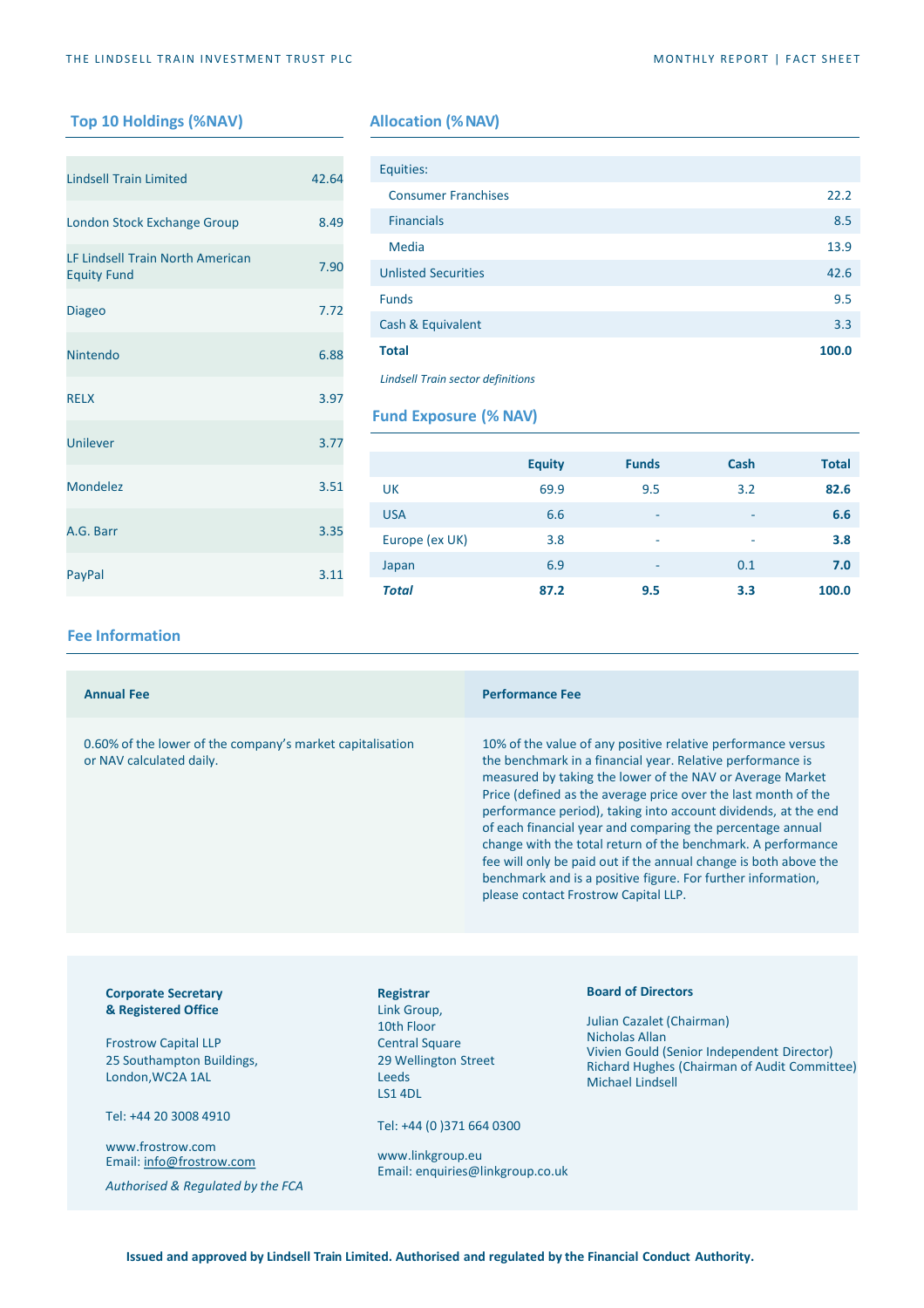### **Portfolio Manager's Comments**

The five top performers in the portfolio in April were all consumer staples; by order of contribution: Diageo, AG Barr, Unilever, Mondelez and Heineken. These five stocks posted gains of between 4% (Diageo) and 9% (AG Barr) over the month. Except for Diageo each of the quintet had the opportunity to update investors on business performance through the first quarter of 2022. Evidently the updates have been reassuring, although admittedly expectations were low.

I think it worth quoting AG Barr's CEO in its results statement, responding to the concerns now high in many investors' minds. He said: "Like most companies we are facing significant inflationary pressures but we are well placed as a Group to deal with these and will continue to seek to manage our exposure proactively through mitigating actions across revenue management, pricing, procurement and cost control."

I quote it because it is a useful reminder that owners and builders of consumer brands have a variety of means to mitigate input cost inflation, beyond the blunt instrument of price. What is more it stands as a useful summary of the message from all of our reporting companies.

Generally, we think their share prices rose not so much because of the confirmation they offered of "inflation protection" – at least to this juncture -but more so because they were able to point to secular growth opportunities from new markets or new products that promise rising earnings over and above whatever inflation turns out to be.

For instance, Heineken's Q1 revenues were up 25% yearon-year, with volumes up 6% and price and increased sales of premium brands contributing the rest. It is the latter component that is really valuable for investors – selling more premium, higher margin products (already 40% of Heineken's revenue mix). This shift to premium is even more evident for Diageo, of course.

And for Unilever, we thought it encouraging the company highlighted with its Q1 results those revenues of the brands it has acquired since 2017 were up nearly 15% year on year. Unilever has shifted the mix of its portfolio meaningfully since 2017, both by disposal and acquisition, and we can understand why management are so keen to point out their capital allocation has been shrewder than their recent press suggests.

Meanwhile, Mondelez accompanied a set of results that offered 8% revenue growth – 4% price, 4% underlying growth, with news of a \$1.3bn acquisition of a Mexican confectionary business; funded out of its ample cash flows. Suddenly the prospect of steady growth that Mondelez has offered to investors since its listing in 2012 (steady growth it has delivered on) looks more assured than ever.

AG Barr too has growth prospects, with IRN-BRU growing steadily in England and its cocktail mixer business, Funkin, which has quadrupled revenues since acquisition 6 years ago, now contributing c15% of group sales.

There are reasons why Barr, Diageo, Heineken, Mondelez and Unilever have been great long-term investments. Maybe there is more rapid growth elsewhere in global stock markets, perhaps with higher risks attached. But it appears wrong to conclude those reasons have been invalidated.

#### *Nick Train, , 18th May 2022*

**Source Data:** Lindsell Train Ltd & Bloomberg; as of 30th April 2022. **Note:** All stock returns are total returns in GBP.

The top three absolute contributors to the fund's performance in April were Diageo, AG Barr and Unilever and the top three absolute detractors to the fund's performance were Lindsell Train Limited, PayPal and Nintendo.